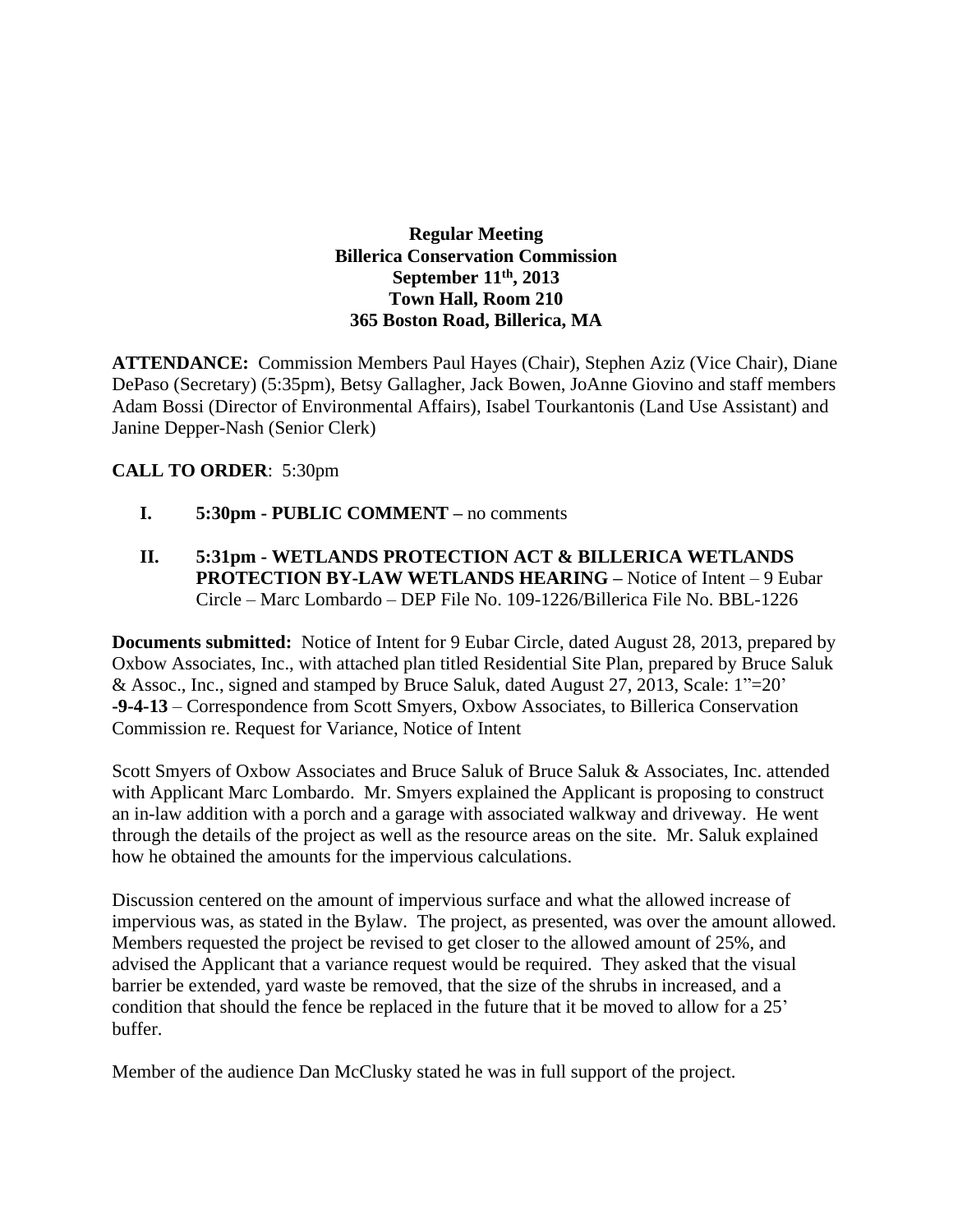**MOTION:** TO continue this Hearing to September 25<sup>th</sup>, 2013. Moved by Commissioner Giovino, seconded by Commissioner DePaso. Carried. All in favor.

**III. 6:09pm - WETLANDS PROTECTION ACT & BILLERICA WETLANDS PROTECTION BY-LAW WETLANDS HEARING –** Notice of Intent – 98 Billerica Avenue – Three Billerica Avenue Realty Trust – DEP File No. 109- 1225/Billerica File No. BBL-1225

**Documents submitted**: Notice of Intent for 98 Billerica Avenue dated August 28, 2013, prepared by Oxbow Associates, Inc. with attached plan titled Site Plan dated 7-26-13, prepared by ASB Design Group, LLC, signed and stamped by Thad Berry, Scale: 1"=20'

Scott Smyers, Oxbow Associates, appeared before the Commission with Applicant Jon Metivier. Mr. Smyers described the site and explained they are proposing to construct a parking lot, out of gravel, on which to store vehicles and equipment. The DEP is still reviewing the application. The Applicant stated he was willing to clean up the site and increase the buffer zone.

Commission Members advised the Applicant they needed additional information. They requested details on the use of the parking lot in a more detailed narrative.

**MOTION:** TO continue this Hearing to October 23<sup>rd</sup>, 2013. Moved by Commissioner Giovino, seconded by Commissioner DePaso. Carried. All in favor.

### **IV. 6:34pm - WETLANDS PROTECTION ACT & BILLERICA WETLANDS PROTECTION BY-LAW WETLANDS HEARING –** Notice of Intent – Continued Public Hearing - 297 Boston Road – Gibbs Oil Company – DEP File No. 109-1219/Billerica File No. BBL-1219

**Documents submitted**: **9-4-13** – Correspondence from C. Anthony Fruchtl, Ayoub Engineering, Inc. to Mr. Adam Bossi, Director of Environmental Affairs and Mr. Richard Berube, Director of Public Health re. Notice of Intent and Site Improvement Plans-Peer Review with attached plans titled Site Improvement Plans prepared by Ayoub Engineering, Inc., signed and stamped by Alan Micale, Dennis McManus, Richard DeFusco, dated 4-3-12, revised 9-4-13, Scale: as shown

**-9-6-13** – Correspondence from Philip Paradis, BETA Group to Mr. Adam Bossi and Mr. Richard Berube re. Site Improvement Plans, Gibbs Oil Company, 297 Boston Rd, Conservation Commission and Board of Health Peer Review #2

Tony Fruchtl of Ayoub Engineering, Inc. attended. He reviewed the project and explained the project had been continued because of outstanding comments from the peer reviewer, Phil Paradis, which they have now addressed.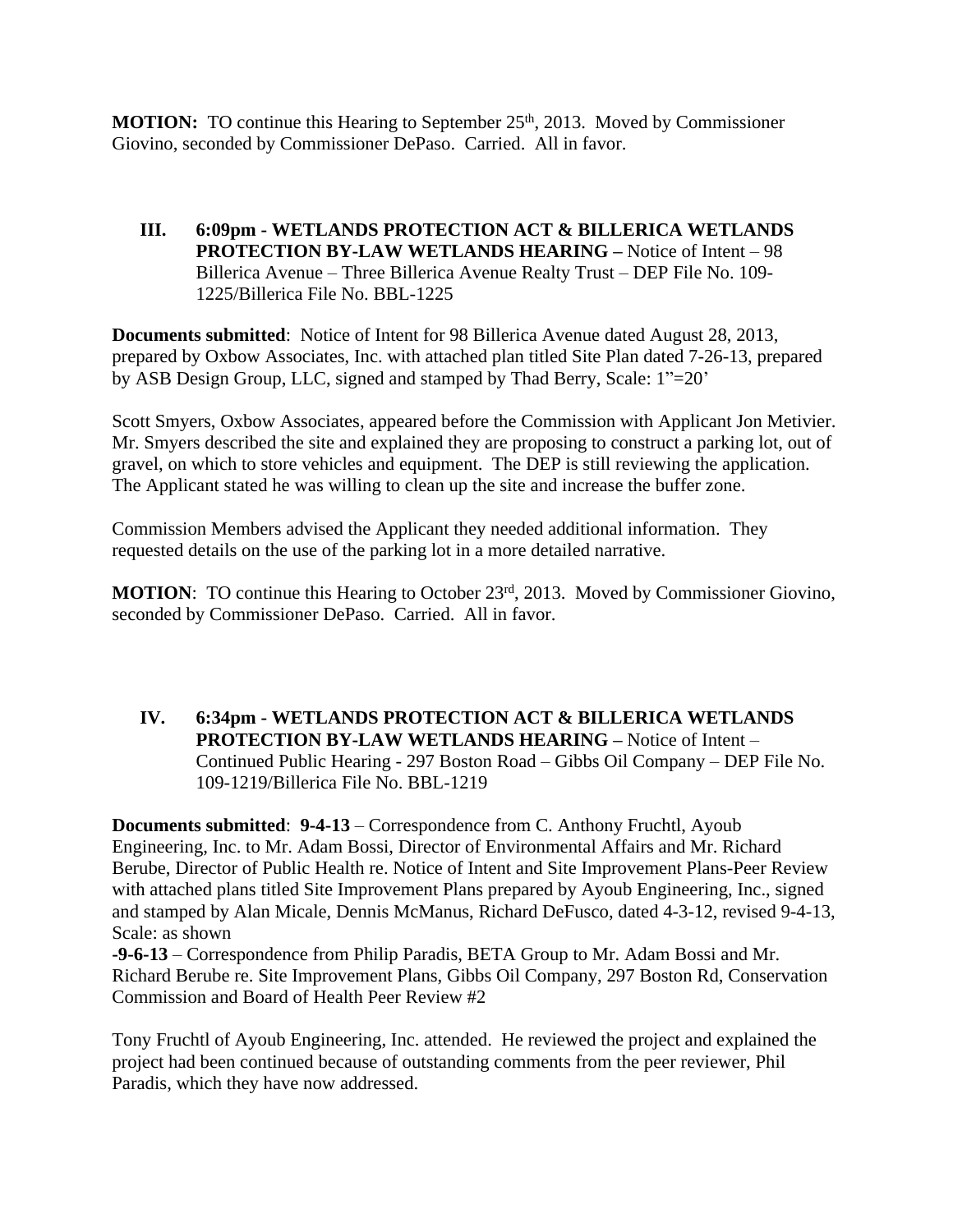Mr. Paradis, the consultant, was also in attendance and stated the Applicant has addressed all his comments. The Applicant is willing to increase the vegetation in lieu of a visual barrier. He suggested the Commission include a condition that boulders be added along the back to keep the plows on the road. He explained there was a cleanup operation in progress and wanted confirmation that the infiltration system wouldn't exacerbate the situation.

**MOTION:** TO grant a variance to S3.03C(3) Moved by Commissioner Giovino, seconded by Commissioner Aziz. Carried. All in favor.

**MOTION:** To close, sign and issue an Order of Conditions and to include all conditions as discussed. Moved by Commissioner, seconded by Commissioner DePao. Carried. All in favor.

**V. 6:49pm – WETLANDS PROTECTION ACT & BILLERICA WETLANDS PROTECTION BY-LAW WETLANDS HEARING –** Notice of Intent – 9 Brick Kiln Road – Swaminarayan World Organization – DEP File No. 109-1221/Billerica File No. BBL-1221

**Documents submitted**: Notice of Intent for 9 Brick Kiln Road, dated 8-21-13, prepared by Ducharme & Dillis Civil Design Group with attached plan titled Notice of Intent Plan dated 3-29 -13, revised 8-15-13, prepared by Ducharme & Dillis, signed and stamped by Gregory Roy, Scale 1"=20'

**-9-9-13** – Correspondence from Stanley Dillis, Ducharme & Dillis Civil Design Group, Inc. to Billerica Conservation Commission re. response to review comments

Stan Dillis of Ducharme & Dillis Civil Design Group, Inc. attended. He described the site and explained they are proposing to add a kitchen to the existing building which involves installing a new septic system.

Commission Members advised the Applicant that a variance request for temporary work within the 25' No Disturb zone was required. Discussion also included yard debris be removed; the fence, acting as a visual barrier, be replaced; an area be designated for snow storage and that a vegetated buffer along the back be created.

**MOTION:** TO continue this Hearing to October 9<sup>th</sup>, 2013. Moved by Commissioner Giovino, seconded by Commissioner DePaso. Carried. All in favor.

**VI. 7:03pm - WETLANDS PROTECTION ACT & BILLERICA WETLANDS PROTECTION BY-LAW WETLANDS HEARING –** Notice of Intent – Continued Public Hearing - 41 Glad Valley Drive – Lee Cappucci – DEP File No. 109-1217/Billerica File No. BBL-1217

Mr. and Mrs. Cappucci attended with their neighbor Mr. Turcotte who spoke on their behalf. Mr. Turcotte explained there was no way to design the garage if they moved it and that they will lose the windows in the house if it is moved. The Applicant is requesting the Commission accept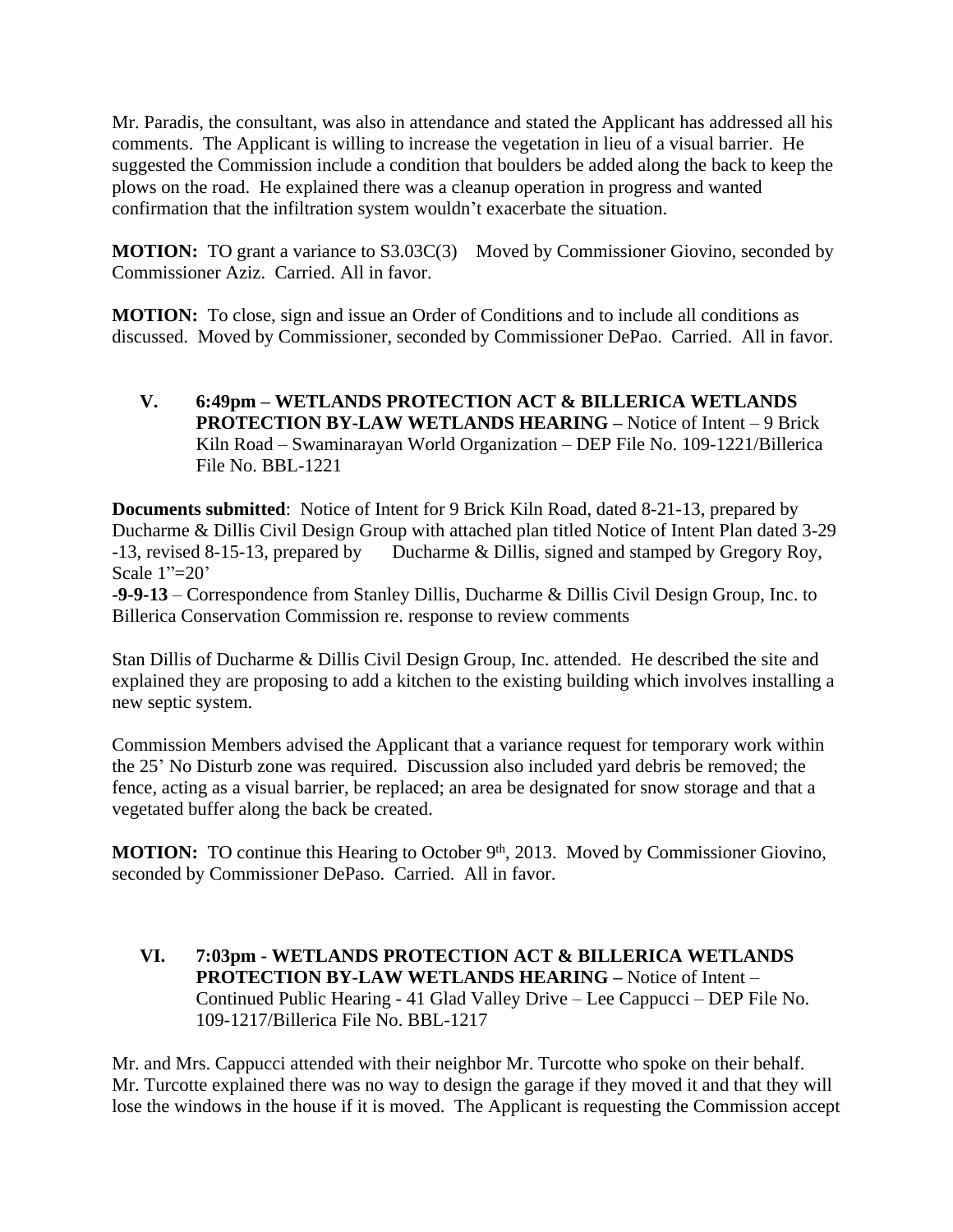the original plan they submitted, with additional mitigation. Mr. Capucci discussed the definition of a river.

Commission Members wanted the garage downsized, mitigation increased and advised the Applicant to submit a variance request. They requested revised plans and suggested staff members meet with the Applicant and their engineer.

**MOTION:** TO continue this Hearing to October 9<sup>th</sup>, 2013. Moved by Commissioner DePaso, seconded by Commissioner Bowen. Carried. All in favor.

**VII. 7:27pm - WETLANDS PROTECTION ACT & BILLERICA WETLANDS PROTECTION BY-LAW WETLANDS HEARING –** Notice of Intent – Market Street/Broadleaf Street – Steven McGarry – DEP File No. 109-1223/Billerica File No. BBL-1223

**Documents submitted:** Notice of Intent for Market Street/Broadleaf Street prepared by Norse Environmental Services, Inc., dated August 2013 with attached plan titled Proposed Subsurface Septic Disposal System dated 2-20-13, prepared by LJR Engineering, Inc., signed and stamped by Luke Roy, Scale: as noted  $-218.5x11$  photos

-plan titled Proposed Subsurface Septic Disposal System dated 2-20-13, revised 5-8-13, prepared by LJR Engineering, Inc., signed and stamped by Luke Roy, Scale: as noted

Maureen Hanley, Norse Environmental Services, Inc. attended with the Applicant. Ms. Hanley explained they are proposing to build a single family home with a paved driveway. She reviewed the resource areas on the site. The project still needs Board of Health approval and they are still in discussions with the Town.

There was some discussion on a dispute over property with an abutter which the Applicant feels has been resolved.

Commission Members requested additional mitigation and requested calculations be provided that prove a swale will work. They discussed continuing the hearing to allow time for stormwater review.

Members of the audience spoke:

Patrick Garvey, 13 Market St, provided pictures of the water on the property. He asked about maintenance of the swale. Mrs. Garvey voiced concern about drainage.

Teresa Casey, 15 Market St, voiced his concern about the Town being in charge of maintenance on the swale.

Mary Stenquest, 17 Broadleaf, voiced concern about flooding.

**MOTION:** TO continue this Hearing to October 9<sup>th</sup>, 2013. Moved by Commissioner Giovino, seconded by Commissioner DePaso. Carried. All in favor.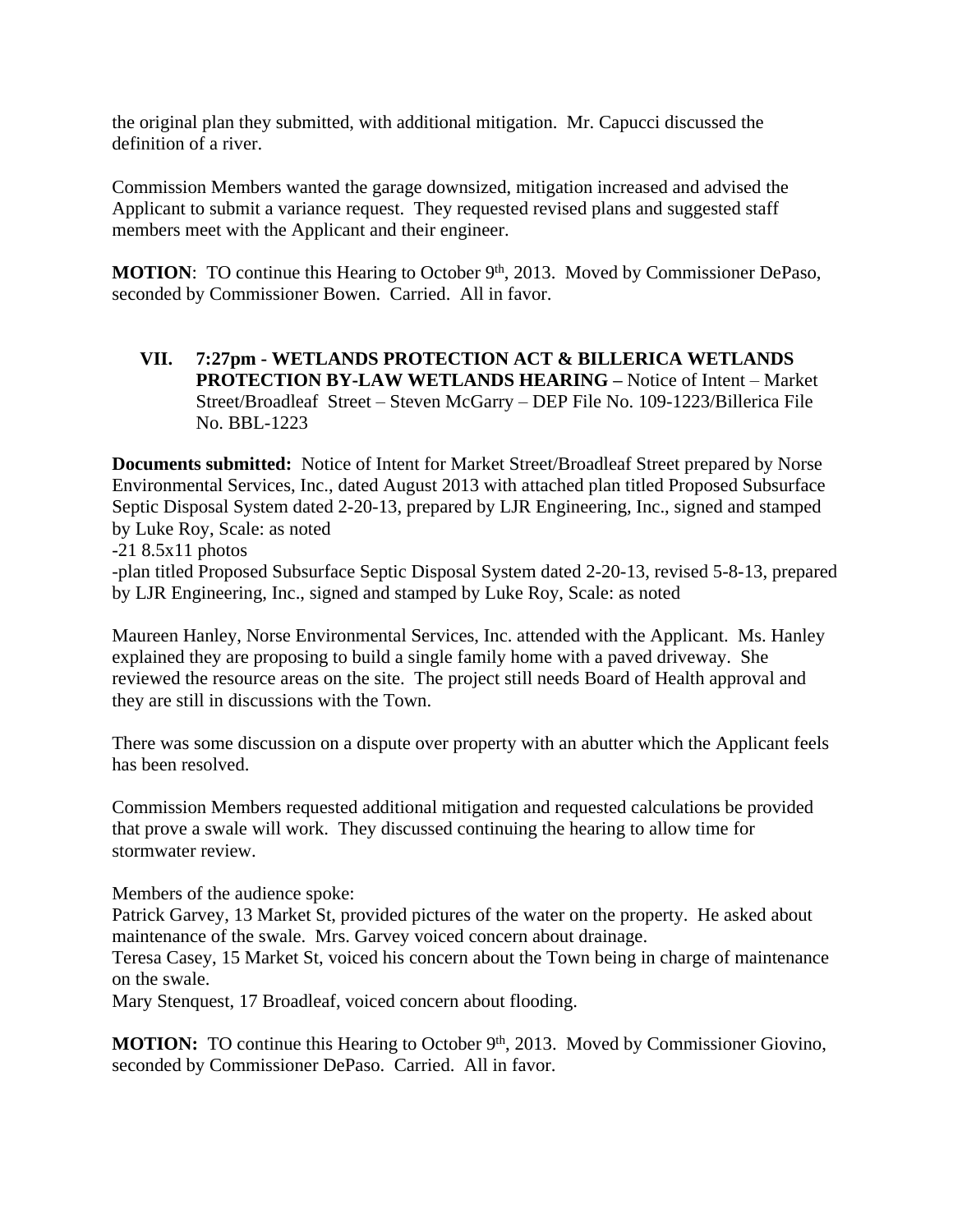**VIII. 8:08pm - WETLANDS PROTECTION ACT & BILLERICA WETLANDS PROTECTION BY-LAW WETLANDS HEARING –** Notice of Intent – 23 Allen Road – George Allen & Sons Construction – DEP File No. 109-1222/Billerica File No. BBL-1222

**Documents submitted:** Notice of Intent for 23 Allen Road prepared by Dresser, Williams & Way, Inc., dated August 23, 2013 with attached plan titled Notice of Intent Site Plan, dated August 22, 2013, prepared by Dresser, Williams & Way, Inc., signed and stamped by Stephen Dresser, Scale: As shown.

**-9**-**10-13** – Correspondence from Stephen Dresser, Dresser, Williams & Way, Inc. to Billerica Conservation Commission re. Variance Request, 23 Allen Road, with attached plan titled Notice of Intent Site Plan dated 8-22-13, revised 9-10-13, prepared by Dresser, Williams & Way, Inc., signed and stamped by Stephen Dresser, Scale: As Shown

Stephen Dresser from Dresser, Williams & Way, Inc. attended. He explained they are proposing to demolish a house, driveway, shed, barn structures and horse corral and other structures and plan on restoring the buffer zone. They will install a visual barrier at the 50' No Alteration Zone.

Commission Members requested conservation seed mix be put down throughout the entire 50' No Alteration Zone.

**MOTION:** TO grant a variance for work within the 50' NAZ. Moved by Commissioner Giovino, seconded by Commissioner DePaso. Carried. All in favor.

**MOTION:** TO close this Hearing, sign and issue an Order of Conditions within 21 days. Moved by Commissioner Giovino, seconded by Commissioner Aziz. Carried. All in favor.

#### **IX. 8:17pm - WETLANDS PROTECTION ACT & BILLERICA WETLANDS PROTECTION BY-LAW WETLANDS HEARING – Notice of Intent – 5 Baker** Street – JACGO, LLC – DEP File No. 109-1224/Billerica File No. BBL-1224

**Documents submitted**: Notice of Intent for 5 Baker Street dated August 26, 2013, prepared by Dresser, Williams & Way, Inc. with attached plan titled Site Plan in Billerica, MASS, 5 Baker Street dated August 26, 2013, prepared by Dresser, Williams & Way, Inc., signed and stamped by Stephen Dresser, Scale: 1"=20'

-Plan titled Site Plan in Billerica, MASS, 5 Baker Street dated August 26, 2013, revised 9-11-13, prepared by Dresser, Williams & Way, Inc., signed and stamped by Stephen Dresser, Scale:  $1"=20'$ 

Stephen Dresser from Dresser, Williams & Way, Inc. attended. He explained they are proposing to raze the existing house and construct a single family house with attached garage, deck and associated driveway and utilities in the same location. The proposed house will be outside of the 50' No Disturb Zone. They will be requesting a variance to have the visual barrier at 42'.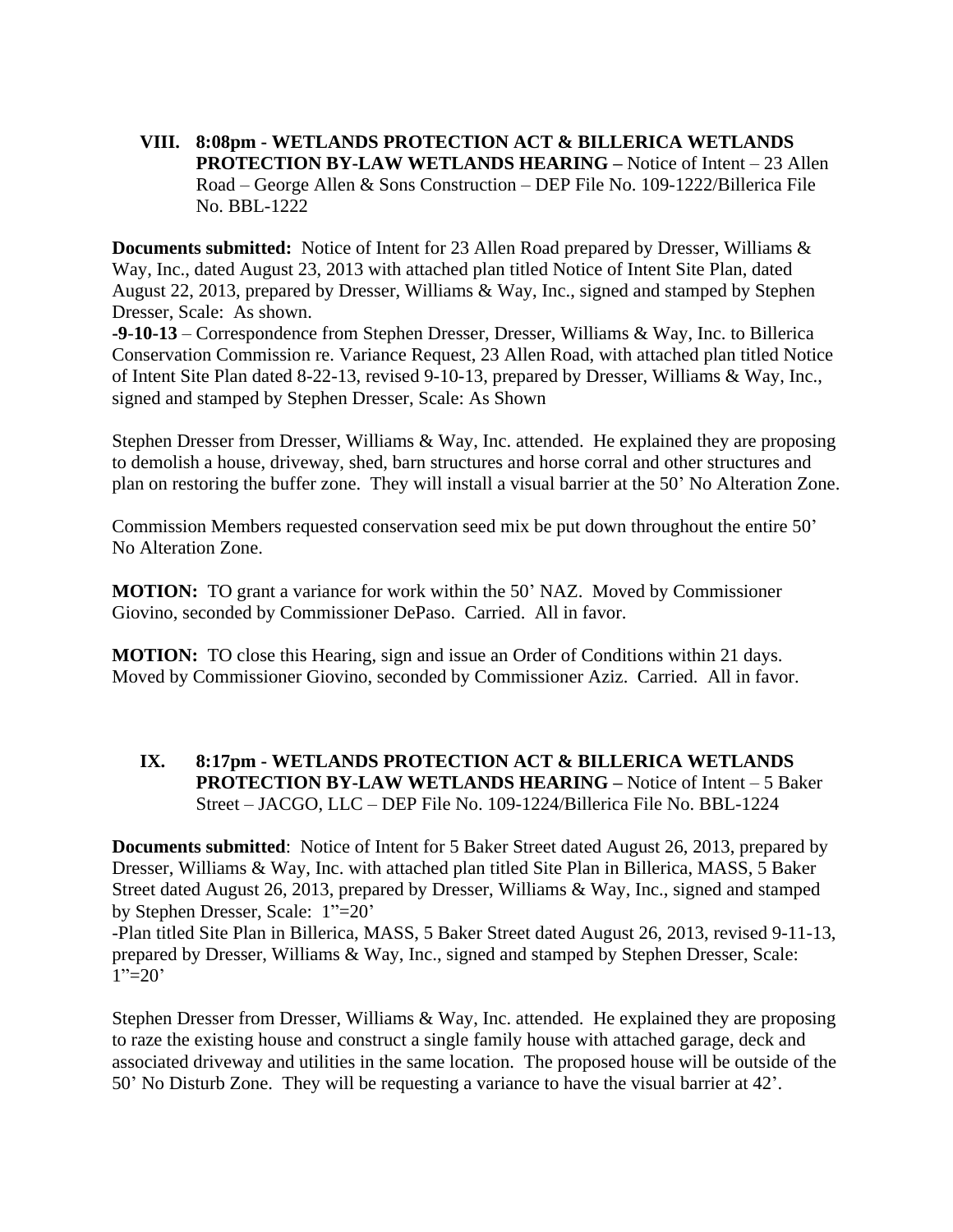After Staff met with Steve Eriksen of Norse Environmental, revised plans were submitted that showed a revised wetland line and floodplain. The Applicant will have to meet with Staff for approval of trees to be taken down. Members agreed debris could be removed by hand.

Member of the audience Alan Reese, 4 Baker Street, commented on the disrepair of the lot, parking for workers and asked for additional details on the project.

**MOTION:** TO grant the variance for work within the buffer zone and to install the visual barrier at the 42' line. Moved by Commissioner DePaso, seconded by Commissioner Giovino. Carried. All in favor.

**MOTION**: TO close this Hearing, sign and issue an Order of Conditions with 21 days, and to include comments and conditions brought up by office staff. Moved by Commissioner DePaso, seconded by Commissioner Giovino. Carried. All in favor.

**X. 8:32pm - WETLANDS PROTECTION ACT & BILLERICA WETLANDS PROTECTION BY-LAW WETLANDS HEARING –** Notice of Intent – Continued Public Hearing - 31 Glad Valley Drive – Ed O'Mahoney – DEP File No. 109-1218/Billerica File No. BBL-1218

**Documents submitted**: **8-23-13** – Correspondence from Stephen Dresser, Dresser, Williams & Way, Inc. to Billerica Conservation Commission re. Variance Request, 31 Glad Valley Drive with attached plan titled Site Plan in Billerica, Mass, prepared for Ed O'Mahoney, prepared by Dresser, Williams & Way, Inc., signed and stamped by Stephen Dresser, dated 7-26-13, revised 8-29-13, Scale: 1"=20'

Stephen Dresser of Dresser, Williams & Way, Inc. attended. He reviewed the revisions made to the plans the Members requested after the previous hearing. Members requested a conservation seed mix be planted on the entire buffer zone, from the visual barrier on. Staff suggested a condition be included that staff will review the site to determine if enhancement plantings will be necessary.

**MOTION:** TO grant the variance request in order to remove debris within the 50' No Alteration Zone, restore the area with a conservation seed mix and to install a visual barrier. Moved by Commissioner Giovino, seconded by Commissioner DePaso. Carried. All in favor.

**MOTION:** TO close this Hearing, sign and issue an Order of Conditions within 21 days. Moved by Commissioner Giovino, seconded by Commissioner DePaso. Carried. All in favor.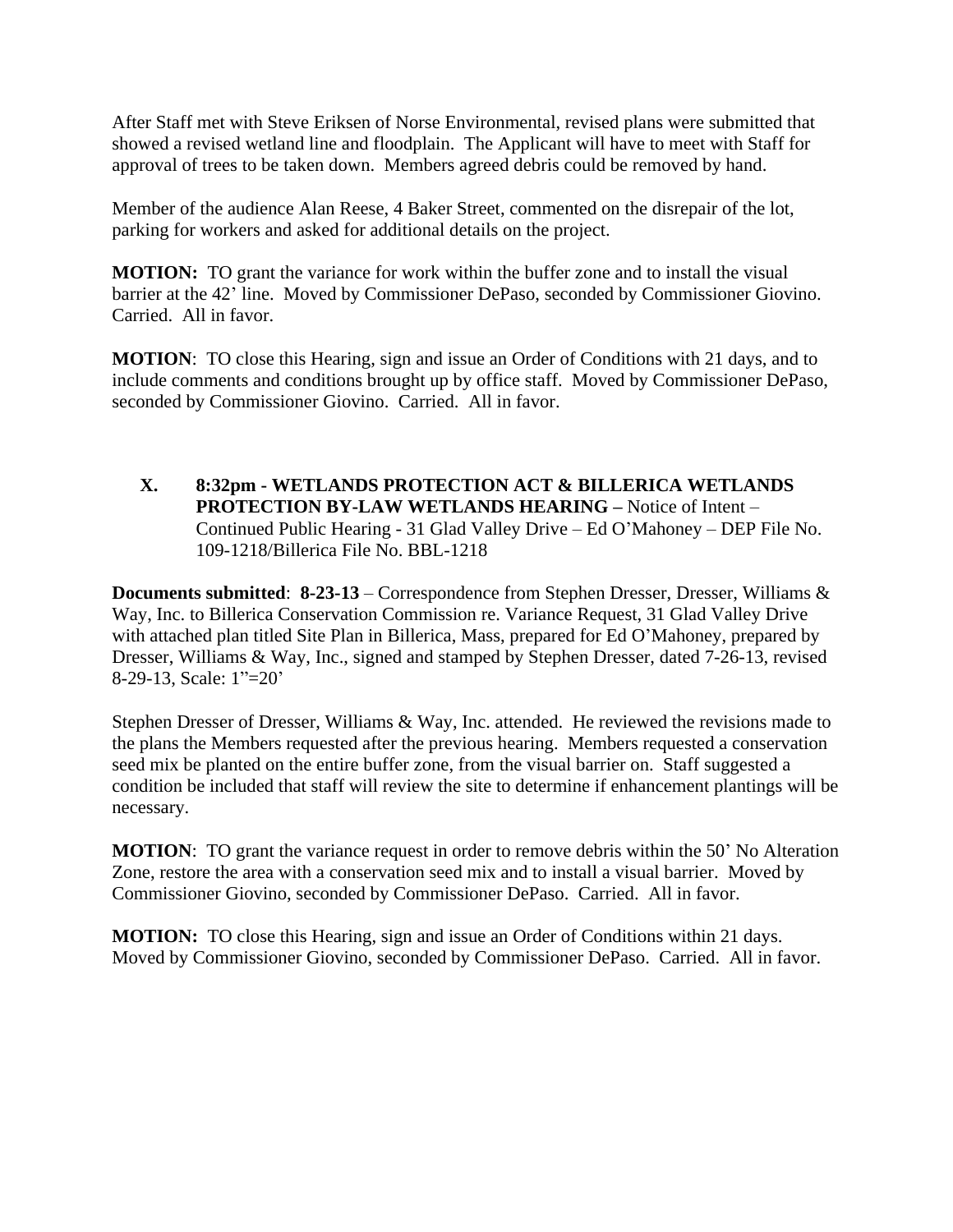**XI. 8:38pm - WETLANDS PROTECTION ACT & BILLERICA WETLANDS PROTECTION BY-LAW WETLANDS HEARING –** Notice of Intent – Continued Public Hearing - 2 Nashua Road – William French - DEP File No. 109- 1220/Billerica File No. BBL-1220

**Documents submitted**: Correspondence from Stephen Dresser, Dresser, Williams & Way, Inc. re: 2 Nashua Road, containing a revised Project Narrative and Stormwater Drainage Report

Stephen Dresser, Dresser, Williams & Way, Inc. attended. He explained additional information has been submitted for this project, which is a paved employee parking lot, and assumes the project will be sent to a consultant for stormwater management review. He reviewed the drainage system with the Members. Because the project is a paved parking lot instead of a gravel parking lot, the amount of impervious surface is over the allowable amount so they will be requesting a variance.

The Commission discussed sending this project out for review and continuing this Hearing to allow time for peer review comments.

**MOTION:** TO continue this Hearing to October 23<sup>rd</sup>. Moved by Commissioner Giovino, seconded by Commissioner DePaso. Carried. All in favor.

# **XII. ADMINISTRATIVE MATTERS/DIRECTOR'S REPORT**

**11 Swan Lane** – The homeowner and abutter Bill Abrams were in attendance. Staff gave the Commission an update. The Director has reviewed the work. The Commission agreed to wait for the grass to grow in before issuing a Certificate of Compliance. This item will be placed on the November agenda for discussion. The Director will perform a site inspection at the end of October or beginning of November.

**72 Salem Road – Documents submitted**: **9-6-13** – Correspondence from Robert Gemma, President, Metrowest Engineering, Inc. to Town of Billerica Conservation Commission re. 72 Salem Road, Billerica, Permit and Construction Set Drawings **-9-10-13** – Correspondence from Ben Ross, Project Manager, Waste Management to Adam Bossi re. Site Visit and Minor Modifications

Ben Iobst, Project Manager, attended. He explained they are storing glass in 2 warehouses that are connected by a ramp, and that that in order to ship the glass out they need to extend the pavement by 1450 square feet, and relocate the fence that is presently there as a visual barrier. Peer Reviewer Brian Dunn offered some initial comments. Commission Members decided to wait until the final comments from Mr. Dunn were submitted before making a decision as to whether or not the changes could be handled as an administrative change.

**COC Request:** DEP File #109-1195/BBL-1195 – 45 & 51 Nashua Road – The Director reported the As Built Plan submitted with the request lacked a scale. Commission Members, after some discussion, made the decision not to vote on the request until a new plan with a scale on it was